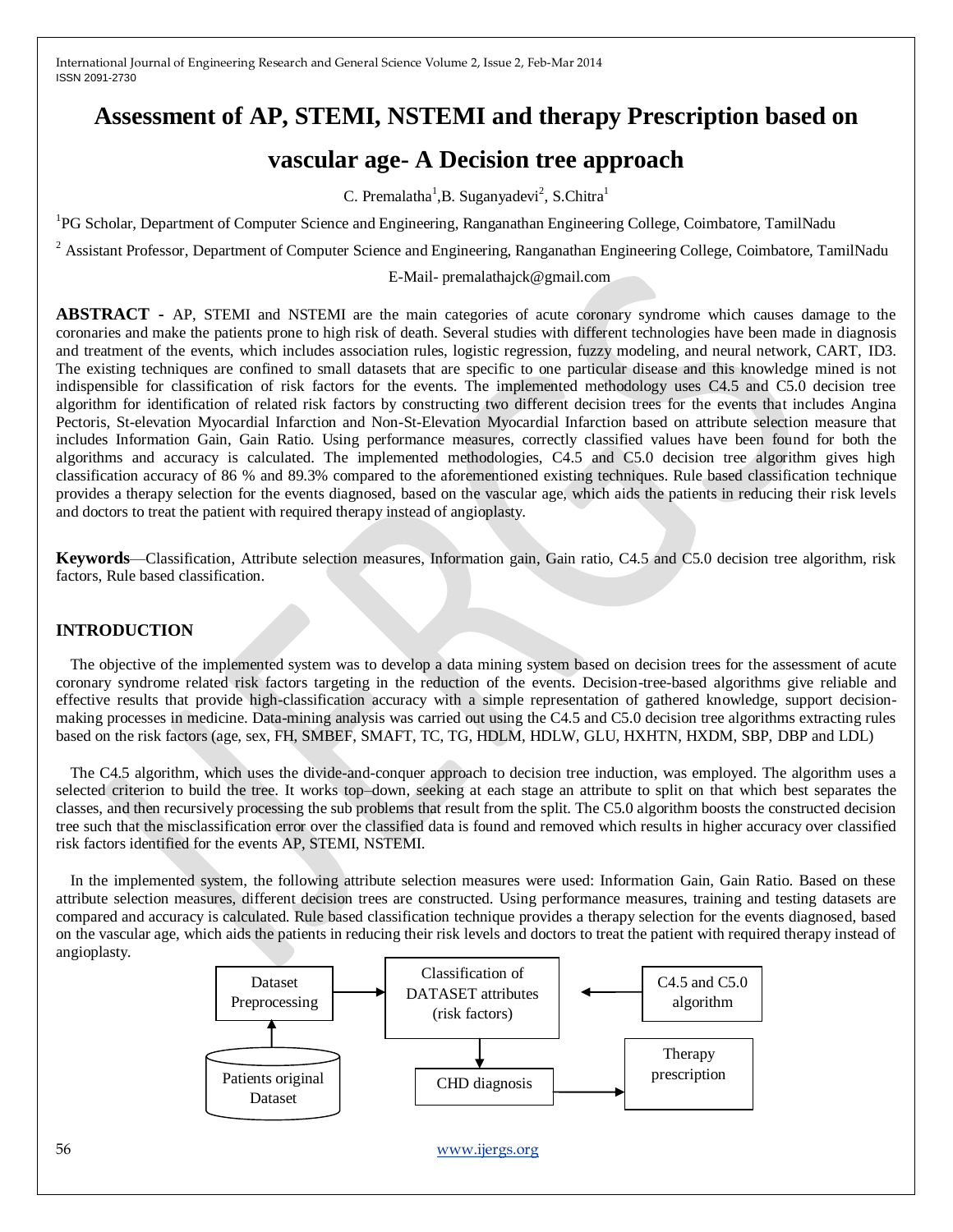Fig.1. Block Diagram of the Acute coronary syndrome diagnosis system

# **DATASET PREPROCESSING**

The data preprocessing is the first processing module that analyze data that has not been carefully screened, unscreened data can produce misleading results. If there is much irrelevant and redundant information present or noisy and unreliable data, then knowledge discovery during the training phase is more difficult.Thus, the representation and quality of data is first and foremost before any process. Steps involved in dataset preprocessing are as follows,

- Missing values are filled using K-Nearest Neighbor algorithm
- Duplications were removed
- Data were coded

The Steps involved in **filling up the missing values** are:

- 1. Determine parameter  $K =$  number of nearest neighbors
- 2. Calculate the distance between the query-instance and all the training samples
- 3. Sort the distance and determine nearest neighbors based on the K-th minimum distance

4. Gather the values of 'y' of the nearest neighbors

5. Use average of nearest neighbors as the prediction value of the query instance and replace the missing field with the Predicted value.

 If both the row has same value that is, the values **duplicated**, then any one of the row is removed from the dataset. None of the row is removed if at least one value differs in any column of the tuple. It is done after filling up the missing values in the dataset.

#### **if** (Rown==Rowm&&Missing values==Nil) **then**

#### **Delete** (Rown||Rowm)

**Else if** (Rown==Rowm &&Missing values==found)

Apply K-NN

 **Return** (Missing value: K-NN value)

**Repeat** until Missing values==Nil

#### **If (**Rown==Rowm) **then**

 **Delete** (Rown||Rowm)

#### **Else**

Checkout next record

#### **Else**

#### **Return** (no duplication found)

 **Data coding** is the process of assigning the dataset attribute values to a specified categorical or numerical value. It is done in order to make the representation of risk factors precise and classification to be done efficiently with that simpler representation.

|    | <b>Risk factors</b>     |           |                | Coded values |           |  |
|----|-------------------------|-----------|----------------|--------------|-----------|--|
|    | Age                     | $30-40:1$ | $41-50:2$      | $51-60:3$    | $60 + 14$ |  |
|    | <b>Sex</b>              | Female: F | Male: M        |              |           |  |
|    | <b>Family History</b>   | Yes: Y    | No: N          |              |           |  |
|    | Diabetes                | Yes: Y    | No: N          |              |           |  |
|    | Hypertension            | Yes: Y    | No: N          |              |           |  |
|    | Smoking $(B/A)$         | Yes: Y    | No: N          |              |           |  |
|    | Systolic blood pressure | N: 120    | H > 140        | L<100        |           |  |
| 57 |                         |           | www.ijergs.org |              |           |  |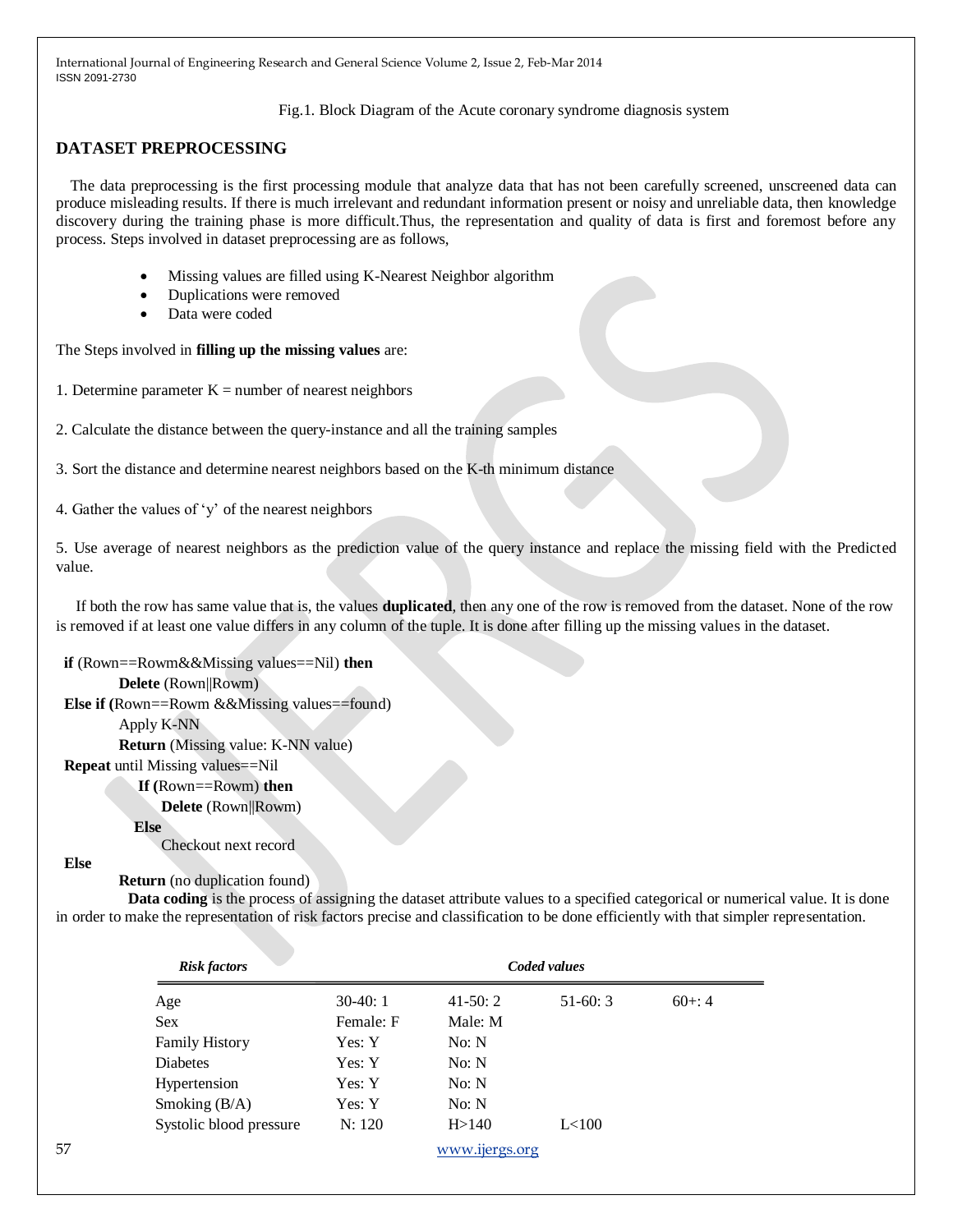| Diastolic blood pressure        |        | N: 80        | H > 100  | L<70             |
|---------------------------------|--------|--------------|----------|------------------|
| <b>Total Cholesterol</b>        |        | N: 180       | H > 200  |                  |
| <b>High Density Lipoprotein</b> |        | $N: 50-70$   | H > 70   | L<40             |
| Low Density Lipoprotein         |        | N: 130       | H > 130  | L<130            |
| Triglyceride                    | N: 160 | H > 160      |          |                  |
| Glucose                         |        | $N: 100-140$ | H > 145  | L < 60           |
| Class                           |        | AP:1         | STEMI: 2 | <b>NSTEMI: 3</b> |
|                                 |        |              |          |                  |

| Age | <b>Sex</b>     | FH             | <b>SMBEF</b>   | <b>HXHTN</b>   | <b>HXDM</b> | <b>SMAFT</b> | SBP | <b>DBP</b>     | TC  | <b>HDLW</b> | <b>HDLM</b> | <b>LDL</b> | TG  | GLU | CL             |
|-----|----------------|----------------|----------------|----------------|-------------|--------------|-----|----------------|-----|-------------|-------------|------------|-----|-----|----------------|
|     |                |                |                |                |             |              |     |                |     |             |             |            |     |     |                |
| 65  | $\overline{c}$ | $\mathbf{1}$   | 1              | 2              | 1           | 2            | 80  | 90             | 200 | 50          | 30          | 80         | 67  | 112 | 1              |
| 31  | 1              | 1              | 1              | 2              | 1           | 1            | 100 | 80             | 45  | 60          | 50          | 100        | 56  | 110 | $\overline{2}$ |
| 45  | $\mathbf{1}$   | $\overline{c}$ | $\overline{2}$ | 2              |             | 2            | 149 | 60             | 80  | 70          | 40          | 120        | 100 | 90  | 3              |
| 45  | 1              | 2              | 2              | $\overline{2}$ |             | 2            | 149 | 60             | 80  | 70          | 40          | 120        | 100 | 90  | 3              |
| 80  | 2              | $\overline{c}$ | 1              | $\mathbf{L}$   | 1           | $\mathbf{I}$ | 150 | $\overline{?}$ | 190 | 80          | 60          | 23         | 150 | 150 | 3              |

# TABLE I. ORIGINAL DATASET

| Age | <b>Sex</b>     | <b>FH</b>      | <b>SMBEF</b> | <b>HXHTN</b>   | <b>HXDM</b> | <b>SMAFT</b> | <b>SBP</b> | <b>DBP</b> | TC  | <b>HDLW</b> | <b>HDLM</b> | <b>LDL</b> | TG  | <b>GLU</b> | CL      |
|-----|----------------|----------------|--------------|----------------|-------------|--------------|------------|------------|-----|-------------|-------------|------------|-----|------------|---------|
|     |                |                |              |                |             |              |            |            |     |             |             |            |     |            |         |
|     |                |                |              |                |             |              |            |            |     |             |             |            |     |            |         |
| 65  | $\overline{c}$ | -1             |              | $\overline{2}$ | п           | 2            | 80         | 90         | 200 | 50          | 30          | 80         | 67  | 112        | $\perp$ |
| 31  |                |                |              | $\overline{2}$ |             |              | 100        | 80         | 45  | 60          | 50          | 100        | 56  | 110        | 2       |
| 45  |                | $\overline{c}$ | 2            | $2 -$          |             | 2            | 149        | 60         | 80  | 70          | 40          | 120        | 100 | 90         | 3       |
| 80  | $\overline{2}$ | 2              |              |                |             | л.           | 150        | 70         | 190 | 80          | 60          | 23         | 150 | 150        | 3       |

# TABLE II. PREPROCESSED DATASET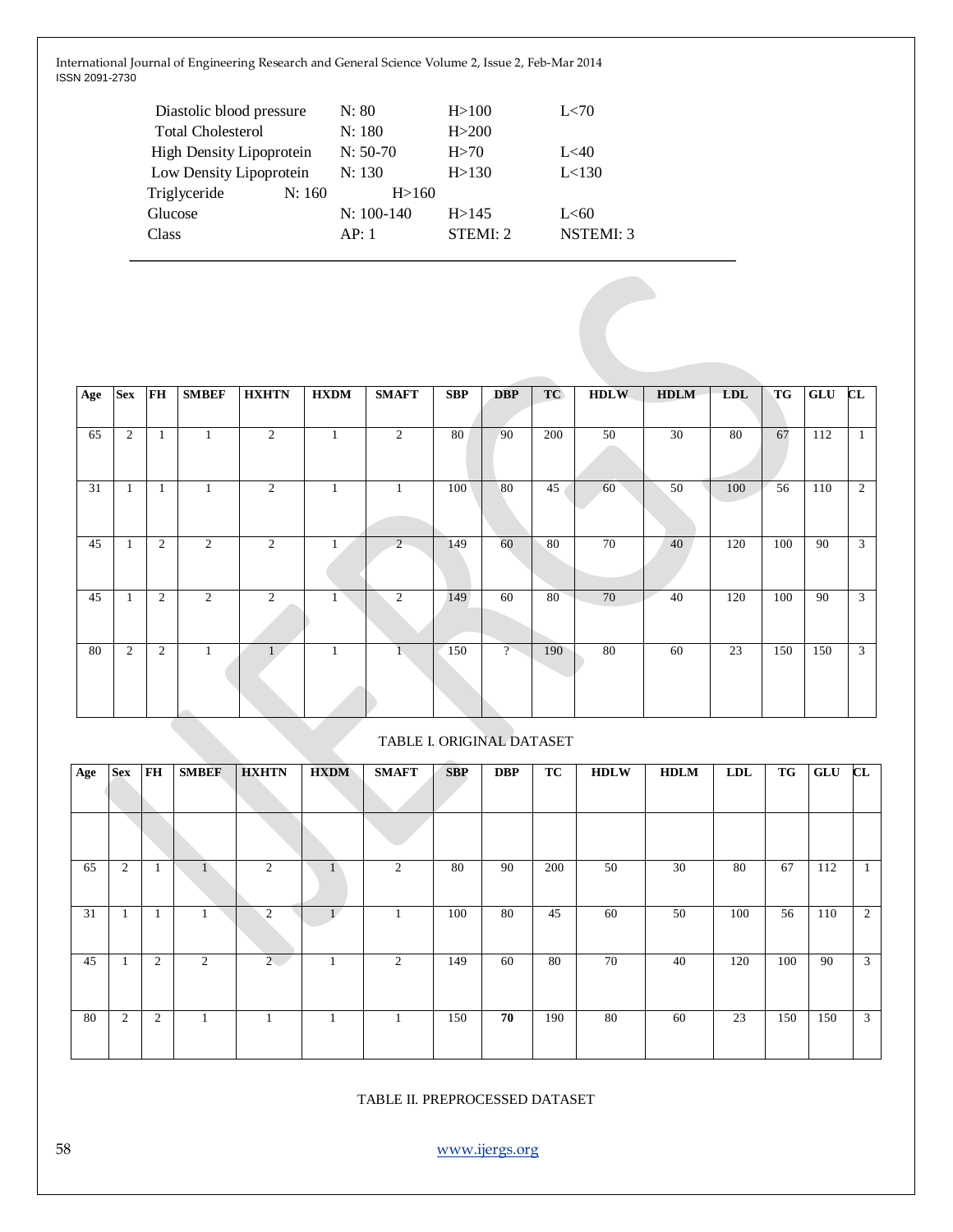| Age            | <b>Sex</b> | <b>FH</b> | <b>SMBEF</b> | <b>HXHTN</b> | <b>HXDM</b> | <b>SMAFT</b> | <b>SBP</b> | <b>DBP</b> | TC | <b>HDLW</b> | <b>HDLM</b> | <b>LDL</b>  | TG | GLU | $\mathbf{CL}$ |
|----------------|------------|-----------|--------------|--------------|-------------|--------------|------------|------------|----|-------------|-------------|-------------|----|-----|---------------|
|                |            |           |              |              |             |              |            |            |    |             |             |             |    |     |               |
| 3              | N          | Y         | Y            | N            | Y           | $\mathbf N$  | L          | H          | H  | N           | L           | $\mathbf N$ | N  | N   | $\perp$       |
| -1             | Y          | Y         | Y            | $\mathbf N$  | Y           | Y            | ${\bf N}$  | N          | N  | N           | $\mathbf N$ | H           | N  | H   | 2             |
| -1             | Y          | N         | N            | N            | Y           | N            | H          | N          | N  | H           | $\mathbf N$ | H           | N  | N   | 3             |
| $\overline{4}$ | N          | N         | Y            | Y            | Y           | Y            | Н          | N          | H  | H           | H           | $\mathbf N$ | Н  | H   | 3             |

TABLE III. CODED DATASET

### **CLASSIFICATION OF RISK FACTORS AND CHD DIAGNOSIS**

 The C4.5 algorithm employs a divide-and-conquer approach to construct decision tree. The algorithm uses a selected criterion to build the tree using attribute selection measures that includes Information Gain and Gain Ratio. The attribute producing highest measure thrive to be the root node based on which further splits occur. Finally, it works top–down, seeking at each stage an attribute to split on that which best separates the classes, and then recursively processing the sub problems that result from the split.

#### **Input:**

1) Training dataset *D*, which is a set of training observations and their associated class value.

2) Attribute list *A*, the set of candidate attributes.

3) Selected splitting criteria method.

#### **Output:** A decision tree.

C4.5 decision tree construction module having the following attribute selection measures are to be investigated for training the dataset.

#### **1. Information Gain (IG)**

Information gain is based on Claude Shannon's work on information theory. InfoGain of an attribute *A* is used to select the best splitting criterion attribute. The highest InfoGain is selected to build the decision tree

$$
InfoGain(A) = Info(D) - InfoA(D) \qquad . Eq. 1
$$

Where,

$$
Info(D) = -\sum_{i=1}^{m} pi log2(ii)
$$
 . Eq. 2

$$
InfoA(D) = \sum_{j=1}^{v} \frac{|Dj|}{|D|} info(Dj)
$$
 . . Eq. 3

#### **2. Gain Ratio (GR)**

Gain ratio biases the decision tree against considering attributes with a large number of distinct values. So it solves the drawback of information gain

Gain Ratio(A) = 
$$
\frac{Info Gain(A)}{SplitinfoA(D)}
$$
 . Eq. 4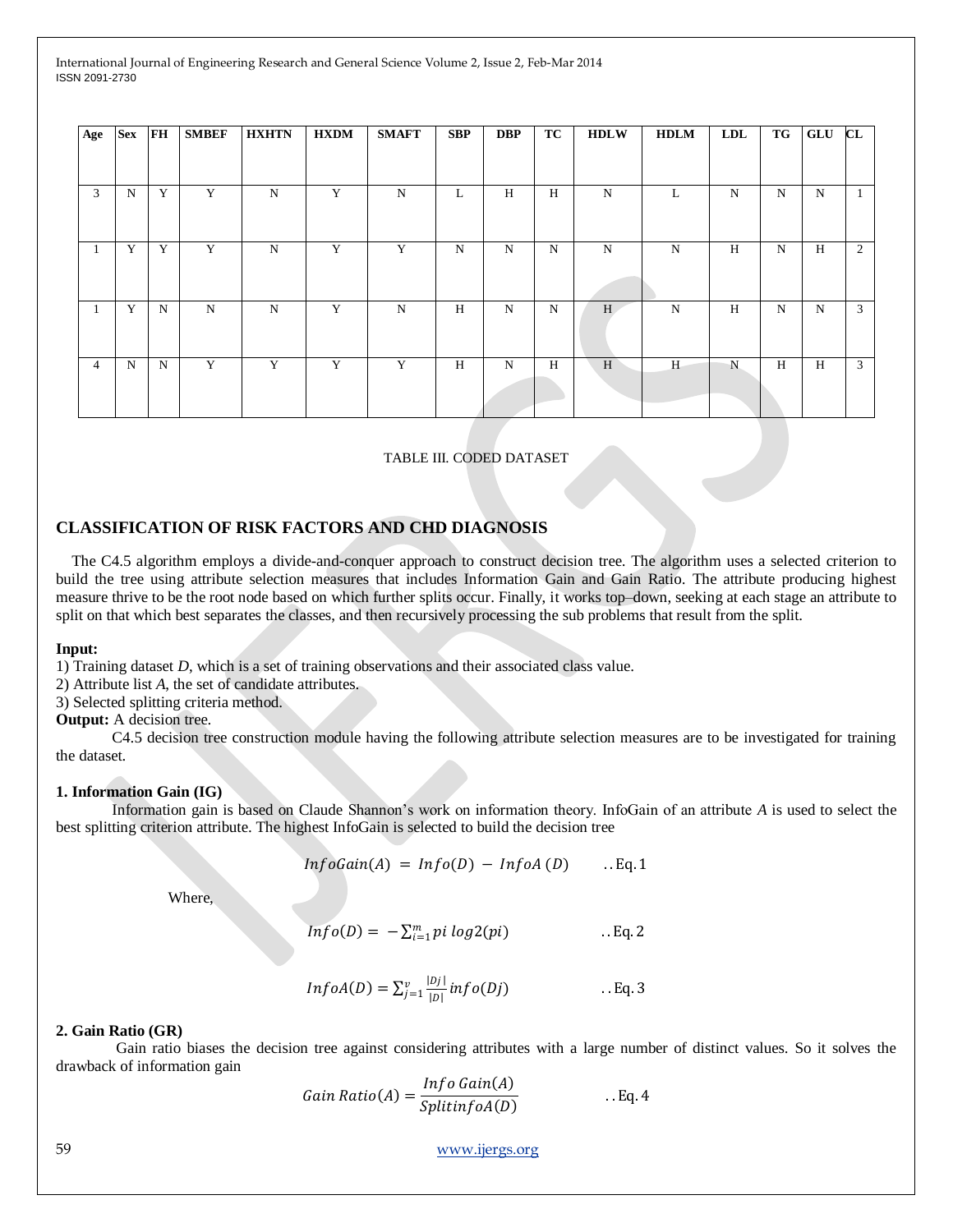$$
SplitinfoA(D) = -\sum_{j=1}^{v} \frac{|Dj|}{|D|} log 2 \left( \frac{|Dj|}{|D|} \right) \qquad \dots \text{Eq. 5}
$$



Fig.2. Classification of risk factors and CHD Diagnosis

*Classification of Risk factors using Attribute selection measures for the coded dataset after Preprocessing*

1. *Information Gain(IG) - Calculated for Age*

$$
\text{Info Gain (A)} = \text{Info (D)} - \text{InfoA (D)}
$$
\n
$$
\text{Info}(D) = -\frac{1}{4} \log 2 \left[ \frac{1}{4} \right] - \frac{1}{4} \log 2 \left[ \frac{1}{4} \right] - \frac{2}{4} \log 2 \left[ \frac{2}{4} \right] = 0.4515
$$
\n
$$
\text{InfoA}(D) = 2/4(-\frac{1}{4} \log 2 \left[ \frac{1}{4} \right] - \frac{1}{4} \log 2 \left[ \frac{1}{4} \right] - 0) + 2/4 \left( 0 - 0 - \frac{2}{4} \log 2 \left[ \frac{2}{4} \right] \right) = 0.2257
$$
\n
$$
\text{Info Gain}(A) = 0.4515 - 0.2257 = 0.2258
$$

2. *Gain Ratio(GR) - Calculated for Family history*

$$
\frac{Info\ Gain(A)}{Split\ of\ OA(D)} = \frac{0.2258}{-\frac{2}{4}\log 2\left[\frac{2}{4}\right] - \frac{2}{4}\log 2\left[\frac{2}{4}\right]}
$$

$$
= \frac{0.2258}{0.3010} = 0.7501
$$

 Attribute having highest Gain Ratio is considered to be the root node based on which further classification of risk factors proceeds. The heart disease dataset obtained from UCI Repository contains 250 records in which 150 are considered as training dataset and 100 as testing dataset.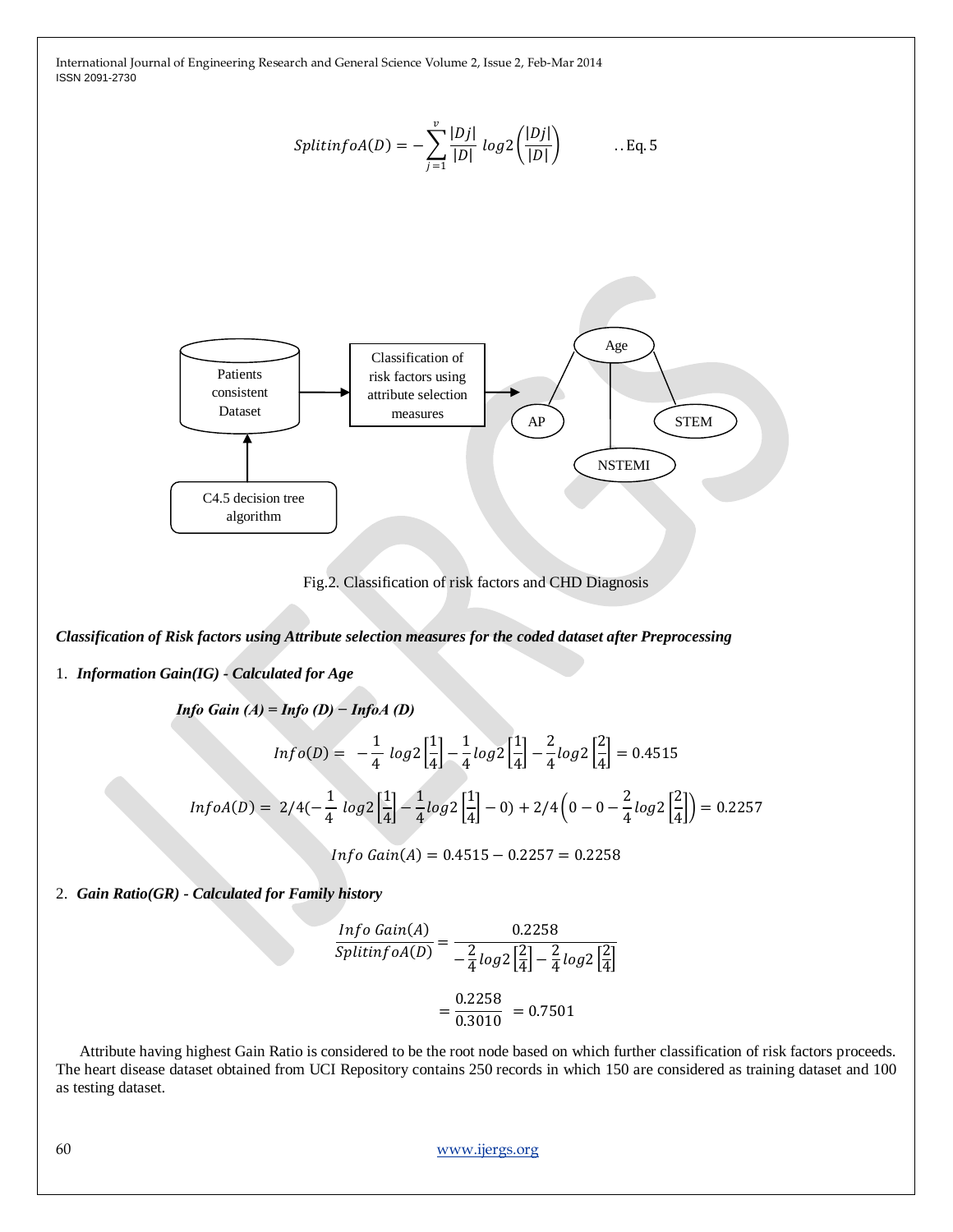Deploying of C4.5 algorithm over the training dataset results in a decision tree construction, for which attribute Age produces highest measure over the other splitting criterion such that attribute age is assigned to be the root node, based on the latter further classification of risk factors occurs. The accuracy of risk factors classification obtained using C4.5 algorithm is 86% which is higher than its predecessors ID3, CHI-SQUARED STASTICS and CART.

C5.0 algorithm offers boosting to generate several classifiers on the training data. When an unseen example is encountered to be classified, the predicted class of the example is a weighted count of votes from individually trained classifiers. C5.0 creates a number of classifiers by first constructing a single classifier. A second classifier is then constructed by re-training on the examples used to create the first classifier, but paying more attention to the cases of the training set in which the first classifier, classified incorrectly. As a result the second classifier is generally different than the first.

- Choose K examples from the training set of N examples each being assigned a probability of 1/N of being chosen to train a classifier.
- Classify the chosen examples with the trained classifier.
- Replace the examples by multiplying the probability of the misclassified examples by a weight B.
- Repeat the previous three steps X times with the generated probabilities.
- Combine the X classifiers giving a weight log (BX) to each trained classifier.

#### **BOOSTING PROCESS:**

.

STEP1: Take  $N = 250$ ;  $k = 250$ 

Probability of P (N) =  $1/N = 1/250 = 0.004$ 

STEP2: Classification using attributes selection measures

STEP3: Weight  $(B) = 1, 2, 3$  (class label)

Probability of misclassified records,  $Pm (K) = 1/10$ 

Probability of records,

 $P (K1) = Pm (K)*B1 = 1/10*1 = 0.1$  (class 1)

 $P (K2) = Pm (K)*B2 = 1/10*2 = 0.2$  (class 2)

 $P (K3) = Pm (K)*B3 = 1/10*3 = 0.3$  (class 3)

STEP4: Repeat for all misclassified records  $(k=10)$  such that total time of execution,  $X=3$ 

```
 STEP5: Combine the classifier by assigning Weight to each classified record
        Weight = log(B3*X) = log(3*10) = 1.4
```
STEP6: Total misclassification error = Total probability \* weight assigned for misclassified record.

 $Error = 0.004 *1.4$ 

= 0.0056% for 10 misclassified records

#### **Rule Sets**

 C5.0 can also convert decision trees into rule sets. This is due to the fact that rule sets are easier to understand than decision trees and can easily be described in terms of complexity. That is, rules sets can be looked at in terms of the average size of the rules and the number of rules in the set.

Rules can be represented as follows.

Rule No. : (Records Manipulated/Records with positive result, decision branch (lift)) Attribute-1 ……Attribute - n Class label [accuracy]

### **DECISION TREE CONSTRUCTION:**

Read 250 cases (16 attributes) from heart disease. Data Age  $= 1$ : :....Diabetes-Y : :  $LDBP-H: 3(60/10)$ : : :..DBP-N: 1(15/7) : : :..DBP-L:

```
: : \therefore HDL-L: 2(10/3)
```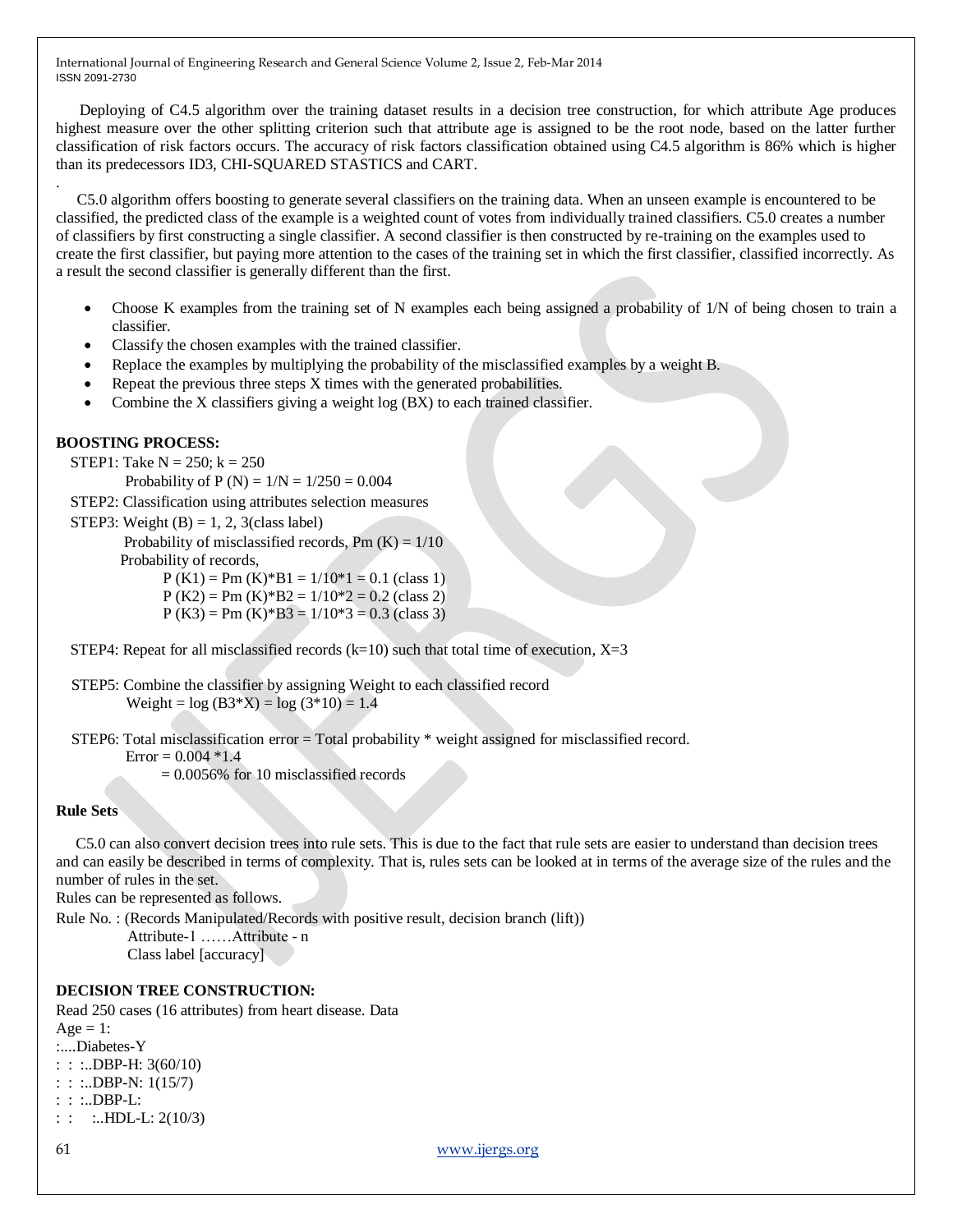```
: :..Diabetes-N: 1(70/5)
Age = 2:....Family History-Y:
: :..TCL-H: 2(8/2)
: :..TCL-N: 1(20/6)
:.Family History-N
:..SBP-H: 3(18/12)
:..SBP-N: 1(5/2)
        :..SBP-L: 2 (13)
RULE SET GENERATION:
Rule 1: (60/10, lift 1.2)
        DBP-H
         Diabetes-Y 
       Age=1 --> Class 3 [0.889]
Rule 2: (8/2, lift 1.2)
        TCL-H
         Family History-Y 
        Age=2
            Class 2 [0.905]
Rule 3: (5/2, lift 1.6)
        SBP-N
         Family History -N 
         Age=2
     --> Class 1 [0.872]
Rule 4: (10/3, lift 1.5)
        HDL-L 
        DBP-L
         Diabetes-Y 
        Age=1
     --> Class 2 [0.883]
Evaluation on training data (100 cases):
Rules
----No Errors
4 100 (10.7%)
(1) (2) (3) \le-classified as
---- ---- ---- ---- (1) Class 1
23 27 50 (2) Class 2 
                                 (3) Class 3
```
C5.0 algorithm provides high classification accuracy of 89.3% by employing boosting over misclassified records and generation of rule set for decision making process to be more precise, understandable and efficient. Compared to C4.5 algorithm, C5.0 is less time consumption, reduce error rate, simple to interpret and produces more accurate result.

#### **VASCULAR AGE (THERAPY PRESCRIPTIONS)**

It is based on Rule-based classification in which rules are set for risk factors and those that satisfy the rules is considered for further process of vascular age determination and therapy prescription**.** Risk Factors used for prescribing therapy for CHD patients are Age, HDL, Smoking, Diabetes, SBP and TC. Each factor has its own score such that summation of all the factors gives a total scores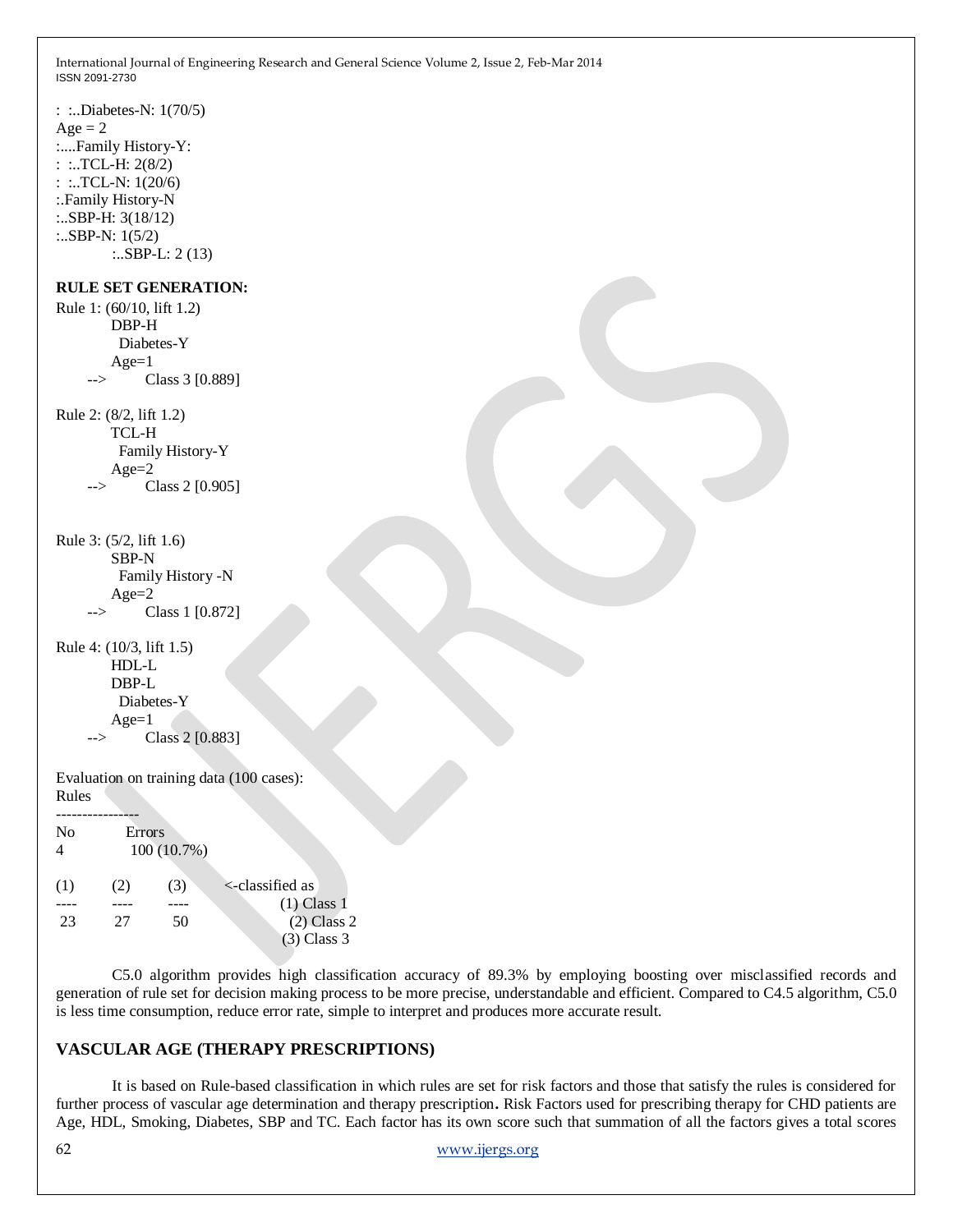value that determines vascular age. A therapy is prescribed for a patient based on his/her vascular age that includes nitrate, statin, aspirin, Ace inhibitor, Beta blocker, etc.,



Fig.3. Vascular age determination and Therapy Prescription

## TABLE IV AGE SCORE

| Age   | $30 - 34$ | $35 - 39$ | $40 - 44$ | 45-49 | 50-54 | 55-59 | 60-64     | 65-69          | 70-74 | $75+$          |
|-------|-----------|-----------|-----------|-------|-------|-------|-----------|----------------|-------|----------------|
| Men   |           |           |           |       |       | 10    | <b>TT</b> | $\overline{ }$ | 14    | ⊥ J            |
| Women | U         | ∸         |           |       | -     |       |           | 10             |       | $\overline{1}$ |

# TABLE V TOTAL CHOLESTEROL SCORE

| mа<br>1 U | <160 | 160-199 | 200-239 | 240-279 | $280+$ |
|-----------|------|---------|---------|---------|--------|
| Men       |      |         |         |         |        |
| Women     |      |         |         |         |        |

# TABLE VI HIGH DENSITY LIPOPROTEIN SCORE

| HDL   | ລວ | 35-44 | 45-49 | 50-59                    | $60+$     |
|-------|----|-------|-------|--------------------------|-----------|
| Men   |    |       |       | $\overline{\phantom{0}}$ | $-\angle$ |
| Women |    |       |       | $\overline{\phantom{0}}$ | - 1<br>c  |

# TABLE VII SYSTOLIC BLOOD PRESSURE SCORE

| <b>SBP</b> | $\langle 120   120 - 129   130 - 139   140 - 149   150 - 159   160 +$ |  |  |
|------------|-----------------------------------------------------------------------|--|--|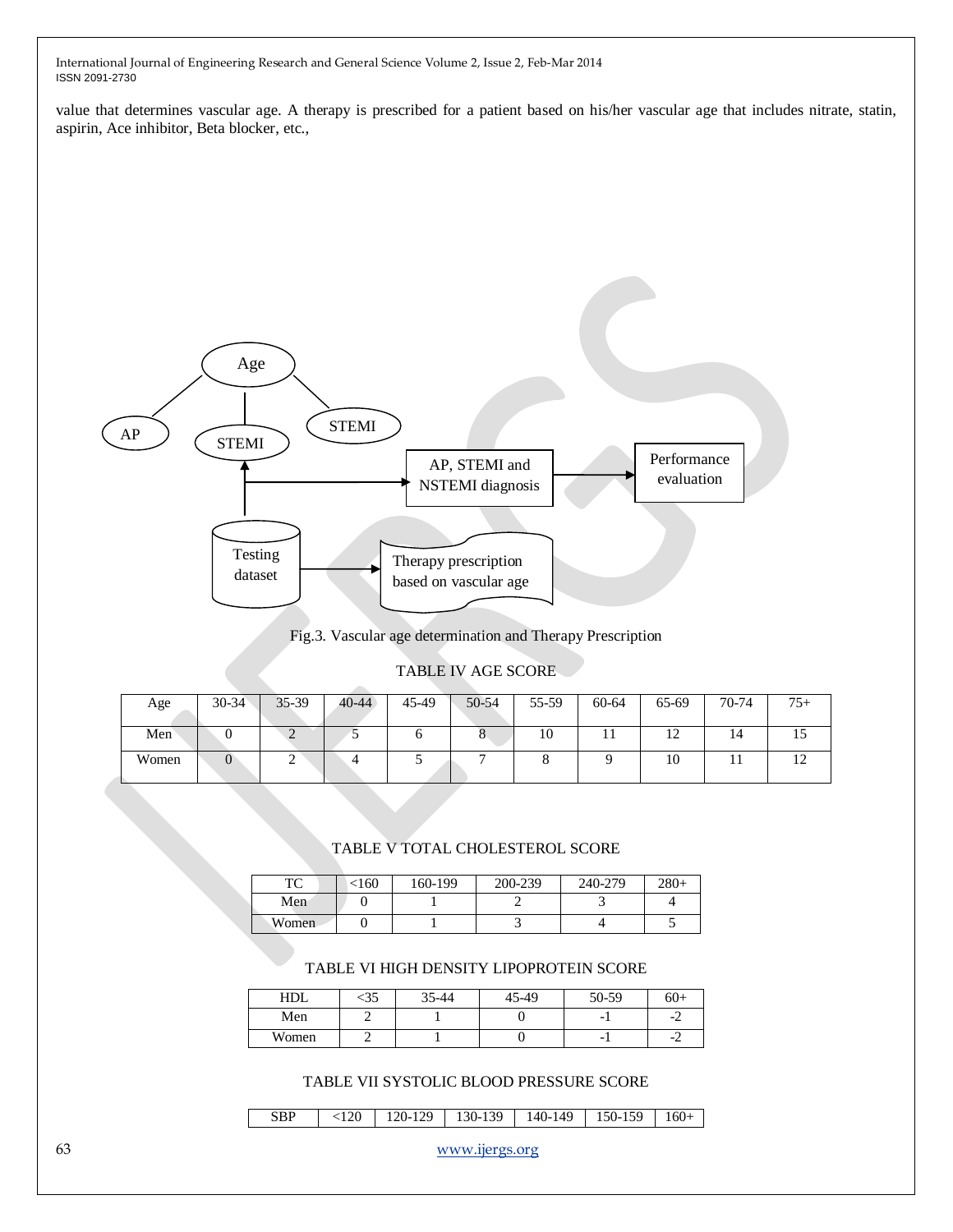| Men                     |                          |  |  |  |
|-------------------------|--------------------------|--|--|--|
| <b>TTT</b><br>omen<br>w | $\overline{\phantom{0}}$ |  |  |  |

#### TABLE VIII SMOKING AND DIABETES SCORE

| Smoking | No | Yes | <b>Diabetes</b> | No | Yes |
|---------|----|-----|-----------------|----|-----|
| Men     |    |     | Men             |    |     |
| Women   |    |     | Women           |    |     |

### TABLE IX TOTAL POINTS FOR VASCULAR AGE DETERMINATION

| Total    | $\leq -1$ |        |    |    | ⌒<br>C |    |    | n  |    | 8  | 9  | 10 | 11 | 12 | 13 | 14 | 15 | 16 | $17+$  |
|----------|-----------|--------|----|----|--------|----|----|----|----|----|----|----|----|----|----|----|----|----|--------|
| Points   |           |        |    |    |        |    |    |    |    |    |    |    |    |    |    |    |    |    |        |
| Vascular | $<$ 30    | 30     | 32 | 34 | 36     | 38 | 40 | 42 | 45 | 48 | 51 | 54 | 57 | 60 | 64 | 68 | 72 | 76 | $80 +$ |
| Age: Men |           |        |    |    |        |    |    |    |    |    |    |    |    |    |    |    |    |    |        |
| Vascular | $<$ 30    | $<$ 30 | 31 | 34 | 36     | 39 | 42 | 45 | 48 | 51 | 55 | 59 | 64 | 68 | 73 | 79 | 80 | 80 | $80+$  |
| Age:     |           |        |    |    |        |    |    |    |    |    |    |    |    |    |    |    |    |    |        |
| Women    |           |        |    |    |        |    |    |    |    |    |    |    |    |    |    |    |    |    |        |
|          |           |        |    |    |        |    |    |    |    |    |    |    |    |    |    |    |    |    |        |

In case, if the training dataset contains a patient record having above specified risk factors as in Table IX, then all their corresponding risk factor scores are retrieved from the stored score tables and finally summation of all the retrieved scores for the specific risk factors gives a total points based on which vascular age is determined for the patient diagnosed with CHD. Here, his Total score points are 9, for which his vascular age is determined to be 51. For such cases, the therapy or medication to be prescribed are Nitrate, Statin, Ace-inhibitor and Beta-blocker. If the prescribed medicine has no effect or curing or reducing the risk factor levels then angioplasty is preferred for the patient.

| No.                 | <b>Risk Factor</b> | <b>Risk Score</b> |
|---------------------|--------------------|-------------------|
| 1                   | Age                | 2                 |
| $\overline{2}$      | <b>Sex</b>         | M                 |
| $\overline{3}$      | <b>TC</b>          | 1                 |
| $\overline{4}$      | <b>HDL</b>         | 1                 |
| 5                   | <b>SBP</b>         | 2                 |
| 6                   | Smoking            | 0                 |
| $\overline{7}$      | <b>Diabetes</b>    | 3                 |
| <b>Total Points</b> |                    | 9                 |
| Vascular age        |                    | 51                |

### TABLE X VASCULAR AGE CALCULATION

# **PERFORMANCE EVALUATION**

 In order to evaluate the performance of C4.5 and C5.0 algorithms, the following factors are to be investigated. 1) Correct classifications (%CC): is the percentage of the correctly classified records.

 $%CC = (TP + TN)/N$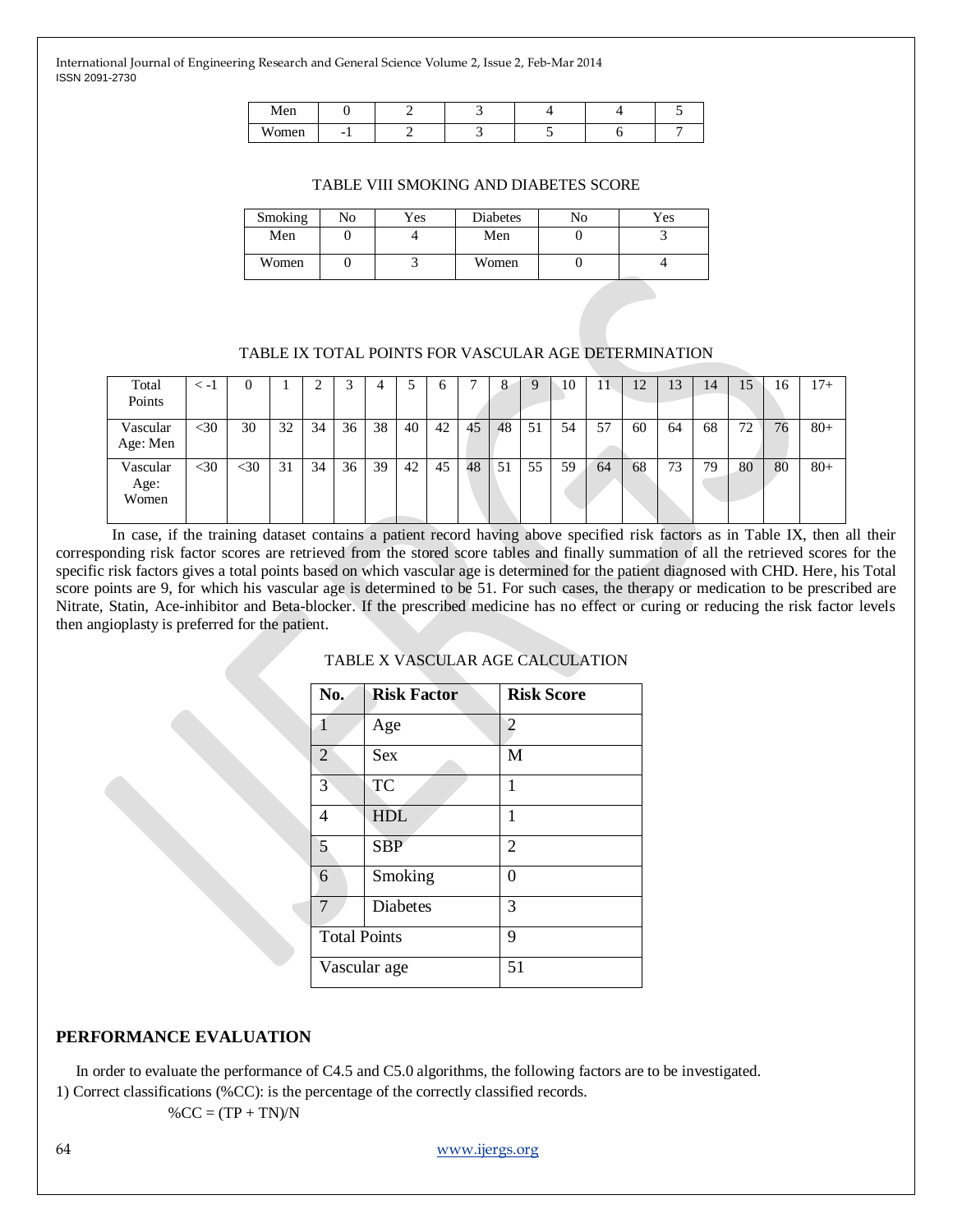2) True positive rate (%TP): corresponds to the number of positive examples correctly predicted by the classification model.

3) False positive rate (%FP): corresponds to the number of negative examples wrongly predicted as positive by the classification model.

4) True negative rate (%TN): corresponds to the number of negative examples correctly predicted by the classification model.

5) False negative rate (%FN): corresponds to the number of positive examples wrongly predicted as negative by the classification model.

6) Sensitivity: is defined as the fraction of positive examples predicted correctly by the model.

Sensitivity =  $TP/(TP + FN)$ 

7) Specificity: is defined as the fraction of negative examples predicted correctly by the model.  $Specificity = TN/(TN+FP)$ 

8) Support: is the number of cases for which the rule applies (or predicts correctly); that is, if we have the rule  $X \rightarrow Z$ , Support is the probability that a transaction contains {X, Z}.

Support =  $P$  (XZ) = no of cases that satisfy X and Z/|D|

9) Confidence: is the number of cases for which the rule applies (or predicts correctly), expressed as a percentage of all instances to which it applies, that is, if we have the rule  $X \rightarrow Z$ , Confidence is the conditional probability that a transaction having X also contains Z





Fig.4. Sensitivity comparison of Decision tree algorithms Fig.5. Specificity comparison of Decision tree algorithms

# **RESULT ANALYSIS**

 C4.5 and C5.0 algorithm used attribute selection measures for constructing two different decision trees. The training and testing datasets were compared after decision tree construction for finding out correctly classified values. Using Performance measures, the dataset's attribute value has been correctly classified and accuracy is calculated. C4.5 and C5.0 decision tree algorithm gives high classification accuracy of 86 % and 89.3%.Accuracy comparison graph proves the accuracy of classification of risk factors for the events AP, STEMI and NSTEMI such that high classification accuracy of 89.3% is obtained by deploying C5.0 decision tree algorithm over the datasets.



Fig.6. Accuracy of Decision tree algorithms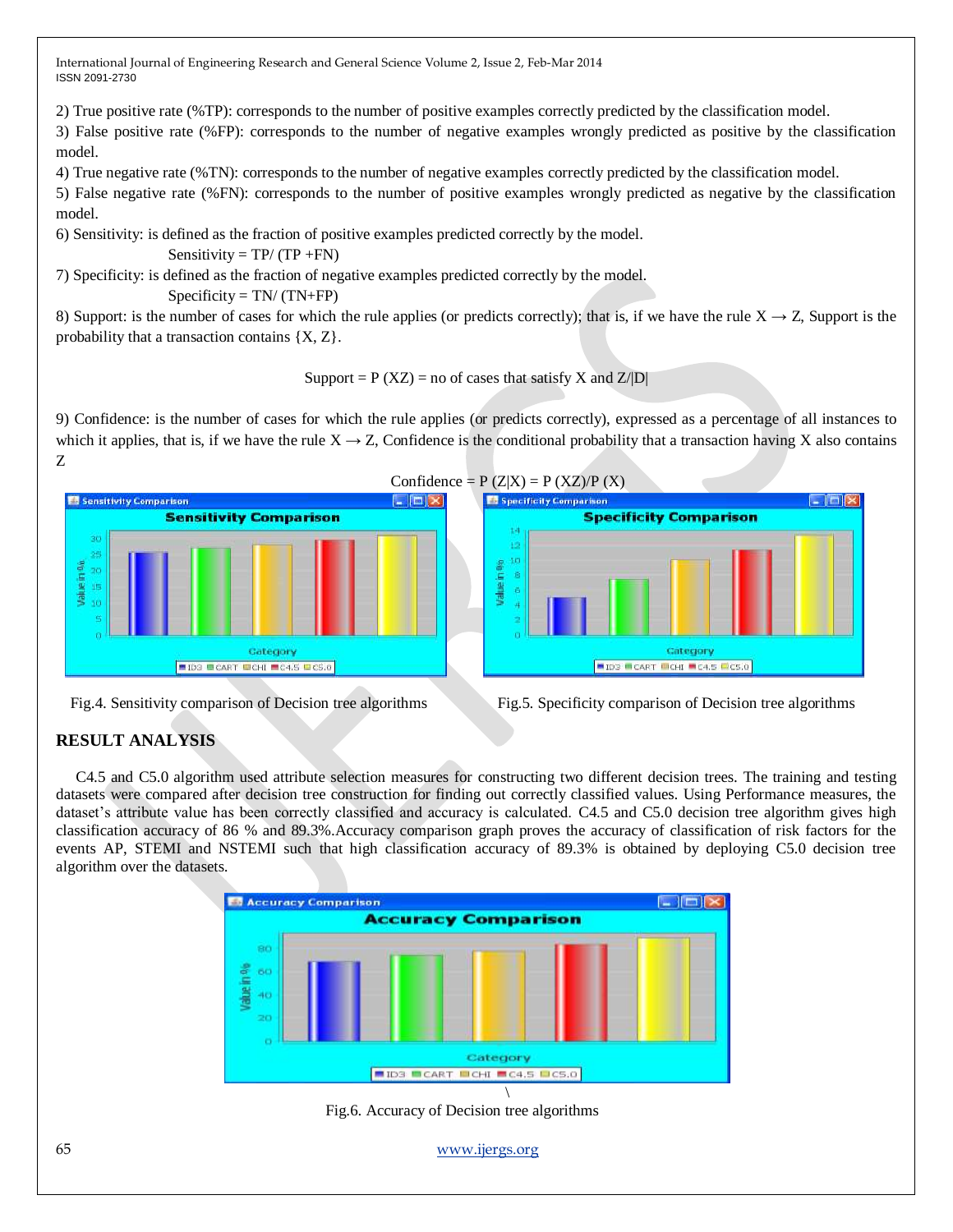Finally, testing dataset value is used for determination of vascular age, based on which a specific therapy is prescribed for a patient diagnosed with CHD.

| Testing Record 99 is                            |                                                                                        |   |  | - |  |
|-------------------------------------------------|----------------------------------------------------------------------------------------|---|--|---|--|
| Age Result is 8.0                               | $Age = 66.6$ ender= $2.7$ C= $204.$ HDLVV= $40.$ sbp= $59.8$ moking=1.Diabetes= $2$    |   |  |   |  |
| ITO Result is 3.0.                              |                                                                                        |   |  |   |  |
| HDL Result is 1.0                               |                                                                                        |   |  |   |  |
| 8BP Result is -1.0                              |                                                                                        |   |  |   |  |
| Smoking Result is 3.0<br>Diabetes Result is 4.0 |                                                                                        |   |  |   |  |
| Total Result is 18.0                            |                                                                                        |   |  |   |  |
| vasculas Count is 30.0                          |                                                                                        |   |  |   |  |
| Status is Statin, Aspirin                       |                                                                                        |   |  |   |  |
|                                                 |                                                                                        |   |  |   |  |
| Testing Record 100 is                           |                                                                                        |   |  |   |  |
|                                                 | Age = 47, Gender= 2, TC=195, HDLW=30, sbp= 2, Bmoking= 2, Diabetes= 2                  |   |  |   |  |
| Ade Result is 5.0                               |                                                                                        |   |  |   |  |
| TC Result is 1.0<br>HOL Result is 2.0           |                                                                                        |   |  |   |  |
| SBP Result is -1.0                              |                                                                                        |   |  |   |  |
| Smoking Result is 3.0                           |                                                                                        |   |  |   |  |
| Diabetes Result is 4.0                          |                                                                                        |   |  |   |  |
| Total Result is 14.0                            |                                                                                        |   |  |   |  |
| vescules Count is 79.0                          | Status – is Ace inhibitor,Betablocker,antiplatelet,Nitrates,Statin,Aspirin,Betablock = |   |  |   |  |
| ٠                                               |                                                                                        | Ш |  | ۰ |  |
|                                                 |                                                                                        |   |  |   |  |
|                                                 |                                                                                        |   |  |   |  |
|                                                 |                                                                                        |   |  |   |  |

Fig.7.Vascular Age determination and therapy selection for CHD patients

# **DIFFERENCE BETWEEN C4.5 AND C5.0 DECISION TREE CONSTRUCTION**

| <b>C4.5 DECISION TREE CONSTRUCTION</b>                                  | <b>C5.0 DECISION TREE CONSTRUCTION</b>                                                                                                                        |  |  |  |
|-------------------------------------------------------------------------|---------------------------------------------------------------------------------------------------------------------------------------------------------------|--|--|--|
| Handles discrete and continuous data only                               | Handles dates, times, timestamps, ordered discrete<br>attributes, and categorical data                                                                        |  |  |  |
| Attribute selection measures used are<br>Information gain<br>Gain ratio | Attribute selection measure used is Distance measure<br>alone. So, reduces manipulation, time consumption.                                                    |  |  |  |
| No boosting over decision tree construction and<br>classification.      | Boosting plays a significant role in it by assigning<br>weights to the decision tree formed and reduces<br>misclassification error. Thus, increases accuracy. |  |  |  |
| Produces result in the form of decision tree                            | Produces result in the form of rule set which is more<br>precise and ease to interpret.                                                                       |  |  |  |

# **CONCLUSION**

 The implemented methodology uses C4.5 and C5.0 decision tree for assessment of acute coronary syndrome related risk factors and reduction of the events that includes Angina Pectoris, St-elevation Myocardial Infarction and Non-St-Elevation Myocardial Infarction. C4.5 Decision tree algorithm identifies most important risk factors for the events using attribute selection measures whereas C5.0 algorithm uses attribute selection measure for classification ,boosting for increasing the accuracy over classified risk factors and rule set generation for making decision more accurate and precise. Accuracy obtained by deploying C4.5, C5.0 algorithm is 86% and 89.3% which justifies that C5.0 algorithm has highest accuracy compared to other decision tree approaches that includes ID3, CHI-SQUARED STATISTICS, GINI INDEX, CART and C4.5. Rule based classification is used for determination of vascular age based on which a specific therapy is prescribed for a patient diagnosed with the events.